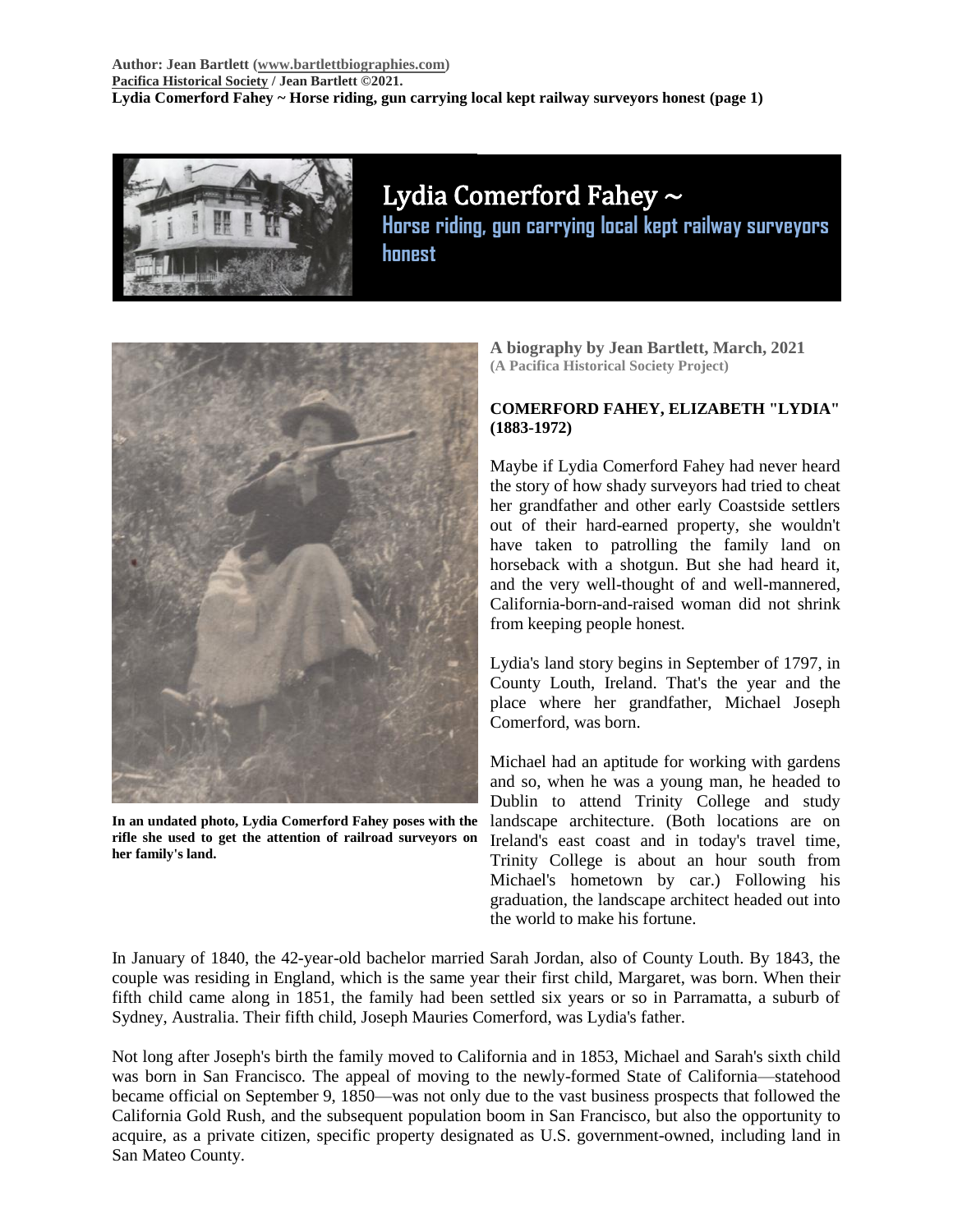### **Author: Jean Bartlett [\(www.bartlettbiographies.com\)](http://www.bartlettbiographies.com/) [Pacifica Historical Society](http://pacificahistory.org/) / Jean Bartlett ©2021. Lydia Comerford Fahey ~ Horse riding, gun carrying local kept railway surveyors honest (page 2)**

Robert Sheldon Thornton, Israel Graham Knowles and Michael Comerford were among North San Mateo County's earliest settlers. They were a group of about 30 individuals who had been given patents to the land they homesteaded. Several years down the road, their land rights were challenged by a slippery group of surveyors who claimed their individual lands belonged to the Laguna Merced Rancho. It was then the individuals formed the North San Mateo Settlers' Union, and R. S. Thornton was chosen to represent the Union through legal battles beset by lies and trickery and falsified court documents – all courtesy of the surveyors. Court decisions were rendered against the Union and hired roughs were brought on board to push the settlers off the land they had successfully farmed for years. But in the end, with R. S. Thornton taking their case all the way to the United States District Court, justice prevailed. In an 1869 newspaper clipping, Michael Comerford's Laguna Alta, San Mateo County ranch is listed at 154 acres.

(In the June 5, 1863 clipping below, San Francisco's *Daily Alta* reports on one of the battles faced by these early county settlers.)

# **Twelfth District Court.**

Robert Patten, James Wood, R. S. Thornton, Jeremiah Smith, S. S. White, Julius Levy, A. S. ton, B. Green, Wm. Burley, J. Prince, H. L. White, H. B. Simmons, J. Davis, J. Gardner, I. G. Knowles, J. G. Cooper and M. Comerford, commenced against D. R. Mahoney and others to restrain, by injuction, any further proceedings under a writ of restitution issued in the ejectment suit of Mahoney vs. the plaintiffs for a portion of the Laguna Mer-The plaintiffs aver that they and eed Ranche. their tenants have growing crops worth \$100,000 on the land, and if the writ of restitution issue now. the crop will be lost to them. The complaint avers the owners of the rancho formerly gave it to be understood that their claim did not include the land now in dispute; and the outside land was surveyed by the U.S. Surveyor of public land, and was taken up by the plaintiffs as preemptioners.

\* \* \*

Back in the 1970s and 1980s, several Daly City historians, Samuel C. Chandler and Bunny Gillespie, wrote of Michael Comerford, and their knowledge is sourced here. They reported that he was a nurseryman and on his land east of Mussel Rock and to the south in parts of present-day Pacifica, he established tree farms and nurseries. At his nursery, in the Mussel Rock area, Michael grew seedlings of the southern blue gum Eucalyptus which is endemic to southeastern Australia. These seedlings were subsequently transplanted throughout both the Bay Area and California. In addition, Michael's nursery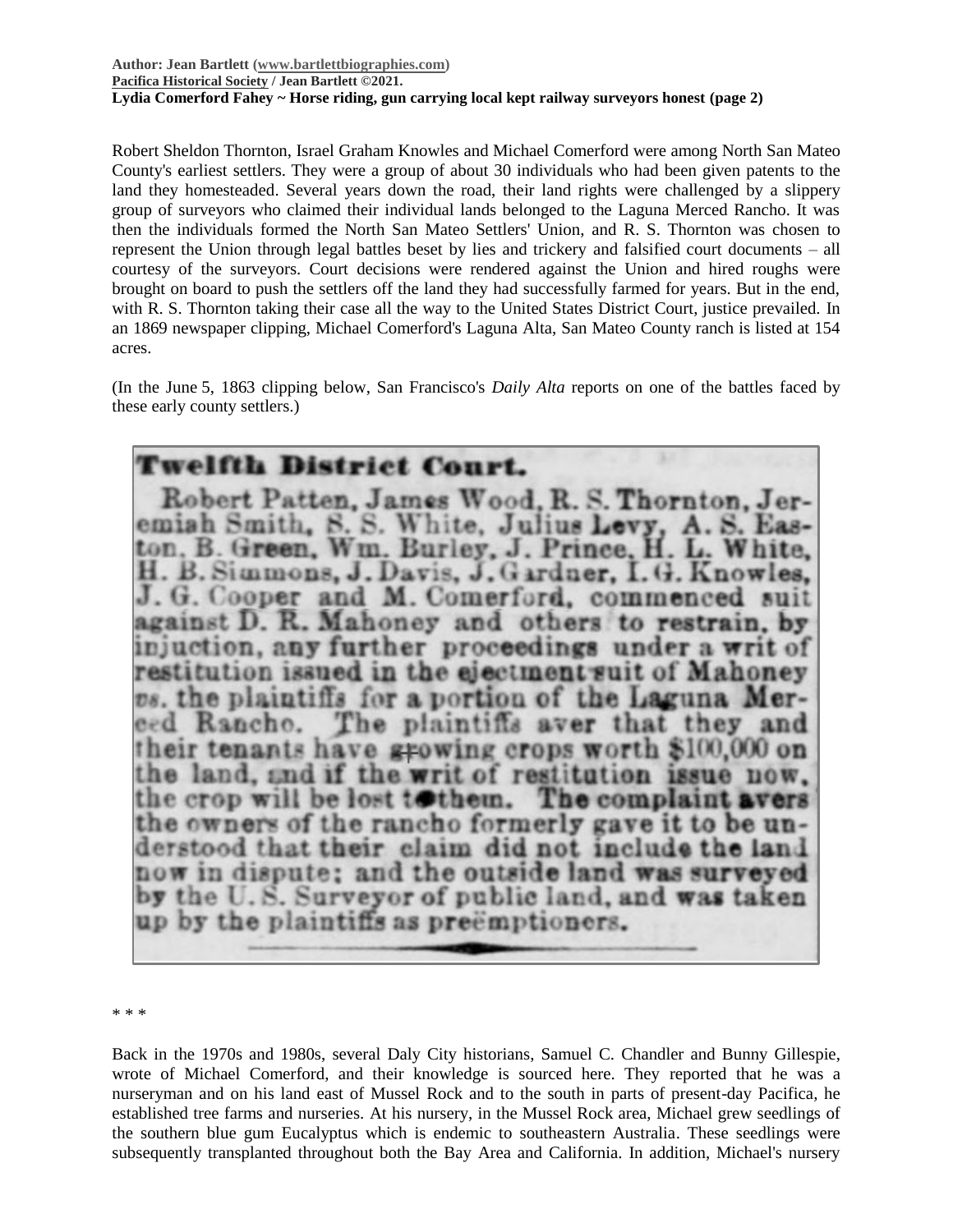**Author: Jean Bartlett [\(www.bartlettbiographies.com\)](http://www.bartlettbiographies.com/) [Pacifica Historical Society](http://pacificahistory.org/) / Jean Bartlett ©2021. Lydia Comerford Fahey ~ Horse riding, gun carrying local kept railway surveyors honest (page 3)**

started the seedlings of many of the Monterey Pines and Monterey Cypress planted by San Francisco horticulturist John McLaren in McLaren's newly-designed Golden Gate Park. Seedlings were sold at 15 cents apiece. (At the time it was unknown that the non-native Eucalyptus would create a number of local environmental problems, including soil toxicity for native species.)

\* \* \*

**\_\_\_\_\_\_\_**

Michael and Sarah had nine children. Their youngest, John Joseph was born in 1865. Twenty-nine years younger than her husband, in 1869 Sarah died at the family ranch, called "Salada Beach," in Laguna Alta. On November 12, 1870, Michael married his second wife, Alice English, of County Waterford, Ireland, in San Mateo County. Michael was widowed again when Alice died at the family ranch in February of 1877. Michael married his third wife, Catherine Mulvey, in September of 1878 in San Mateo County.

All of Michael and Sarah's children were well educated. Joseph, Lydia's father, graduated from St. Mary's College at its original location in San Francisco. A master carpenter, he began his career in San Francisco building small homes. With his construction business booming, in early December of 1874 he married Elizabeth "Eliza" Kellett in San Francisco. Eliza gave birth to 12 children, four of whom did not survive their earliest days. Of those eight children, Lydia and her two younger sisters, Jeanette "Nettie" and Irene, lived past the age of 80. Elizabeth Lydia "Lydia" Comerford was born to Joseph and Eliza Comerford in Colma on May 28, 1883.

In December of 1892, Lydia's Grandfather Michael died at the age of 95 in San Francisco at the residence of his daughter, Mary Scholastica Comerford Hill, of 335 Duncan Street. Sadly, seven years later Lydia's father died. Well-known in San Francisco, Joseph Comerford's death made all the local papers. The following story ran in the *San Francisco Examiner* on March 13, 1899.

# **BUILT MANY HOMES IN SAN FRANCISCO**

**Death of Joseph M. Comerford, Who Was Recognized as a Factor in the City's Growth**

*Joseph M. Comerford, a builder who was prominently identified with the growth of San Francisco, died Saturday at his late residence, 2736 Folsom Street. He was born in Sydney, Australia, and was forty-eight years of age.*

*He came to California in his boyhood days with his parents. They settled in this city and Comerford graduated from St. Mary's College. He learned the trade of a carpenter. After mastering his trade he started in business as a builder of homes for working people. He first began operations in the Mission district. He would purchase a block of land and cover the property with small homes. He disposed of the houses on such easy terms that he found ready buyers and the banks would carry the mortgages.*

*The major portion of Horner's Addition in that part of the Mission between Twenty-fifth and Thirtieth streets and west of Valencia was peopled through the enterprise of Comerford. The section got to be known as Comerfordville, being named after him by the people who settled there. He also built many houses in the Western Addition, Bernal Heights and other sections. It is said that he erected more houses than any other man in San Francisco. While the majority of the houses he built were cottages, he also constructed many houses of a more pretentious kind. He became wealthy through his realestate operations. During the last few years the depreciation of his property and unprofitable investments caused him to lose considerable money. His widow, however, has valuable holdings in her own name. Comerford also had a large ranch in Southern California.*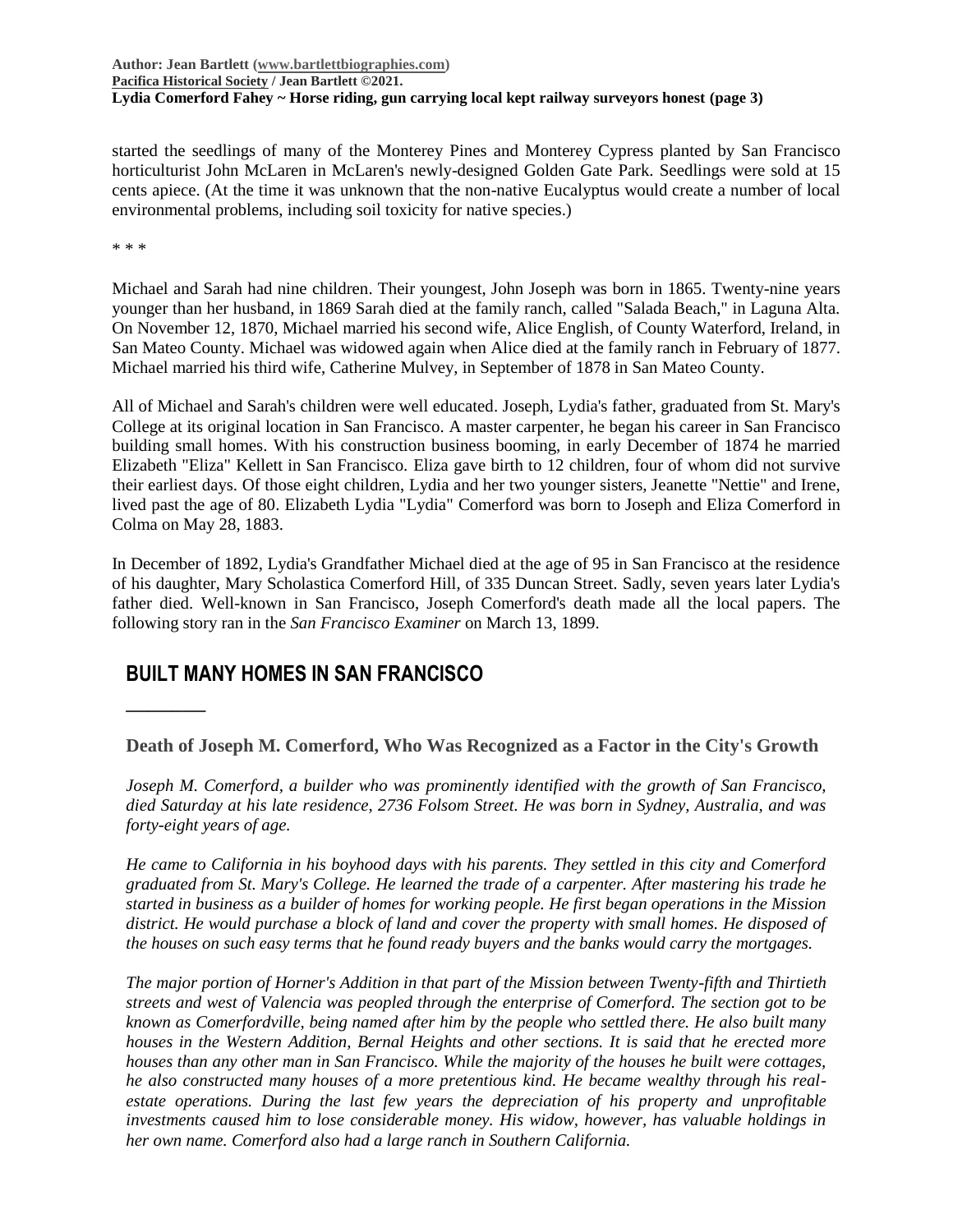#### **Author: Jean Bartlett [\(www.bartlettbiographies.com\)](http://www.bartlettbiographies.com/) [Pacifica Historical Society](http://pacificahistory.org/) / Jean Bartlett ©2021. Lydia Comerford Fahey ~ Horse riding, gun carrying local kept railway surveyors honest (page 4)**

*He leaves, besides a widow, four sons and four daughters. The funeral will take place this morning from St. Peter's Church.*

There were also the family holdings along the Coastside, including the still very successful Comerford Nursery in the Mussel Rock area. That business, however, came to an abrupt end when the 1906, 7.9 San Francisco Earthquake buried the tree farm and nursery in a landslide. (The "traditional" magnitude of 8.3 listed for this earthquake was based on a Richter report in 1958 and has since been downgraded.) The family subsequently sold the parcel to Spring Valley Water Company. The family's second Coastside home, built in 1903, did survive the earthquake but shifted several inches on its foundation. Local contractors, however, were able to repair the damage.



This was the main home to Joseph's widow, Eliza, and their children. It also became the home of Frank Eugene Herbert, whom Eliza married in 1900. The size of the three-story home was six thousand square feet. Following the sale of the Comerford Nursery parcel, the Comerford land was listed at 120 acres. At that point in time, their Salada Beach ranch covered the area from what is today's Good Shepherd Catholic Church complex all the way down to the ocean. (The town of Salada Beach would later become known as Sharp Park in the 1930s. In November of 1957, Sharp Park would become a neighborhood of the newly incorporated City of Pacifica.) The Comerford mansion was located where the Pacific Skies Estates Mobile Home Park now stands.

It was in the late 1800s, well before the devastating earthquake, when Lydia Comerford raised her gun to railway surveyors who had breached the line of the Comerford family land.

Apparently as early as 1865, the Atlantic and Pacific Railroad Company had considered a Coastside railroad but dismissed it due to the rising cost of coastal land. In September of 1879, the San Francisco & Ocean Shore Railroad Company (1879-1887), laid out plans to build a narrow-gauge track from Larkin and Fulton Streets in San Francisco, down the coast to Half Moon Bay. When that company collapsed, the idea was picked up by the San Francisco & Santa Cruz Railroad in 1888, and then by the Pacific Railroad Company in 1889, and then by the San Francisco & West Shore Railway Company. Essentially several more companies would pick up the idea of an ocean shore railway, before the Ocean Shore Railway Company, created by a group of San Francisco businessmen, would stick. Their vision was a double-track, standard-gauge, high-speed electric railway, 80 miles in length, running from San Francisco to Santa Cruz. In 1905, surveying for the railway began.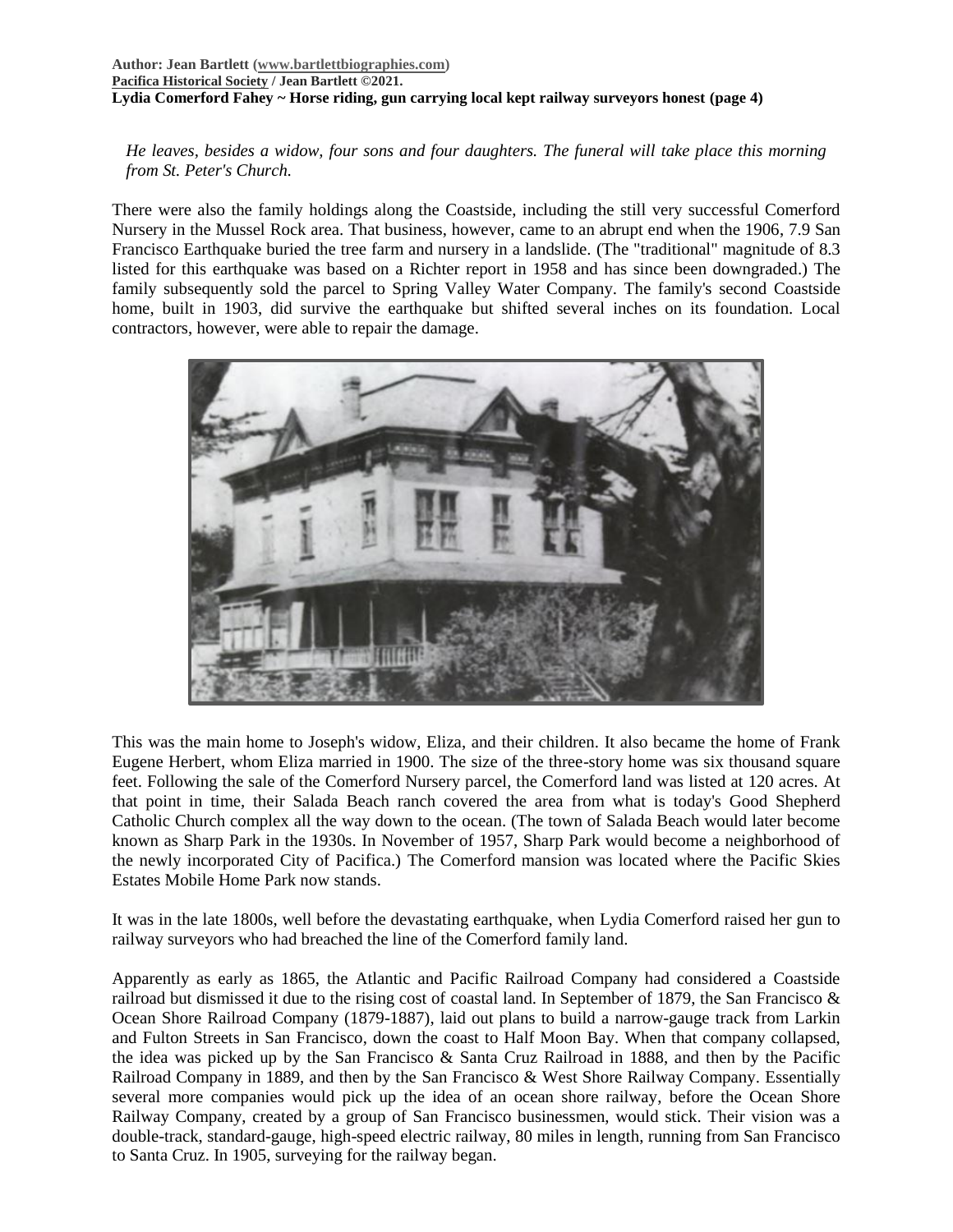#### **Author: Jean Bartlett [\(www.bartlettbiographies.com\)](http://www.bartlettbiographies.com/) [Pacifica Historical Society](http://pacificahistory.org/) / Jean Bartlett ©2021. Lydia Comerford Fahey ~ Horse riding, gun carrying local kept railway surveyors honest (page 5)**

There are a lot of stories that have been told about the lady with the pointed long-barrel firearm, but this one was told by Lydia herself in 1949 to her Sharp Park neighbors and friends, Bob and Emma Siebert, and the couple's 6-year-old daughter, Andrea. Interviewed in February of 2021, Andrea leaned into Lydia's tale. (While the railway company is not named, the surveyors were representing one of the coastal rail-dreaming companies. The event took place before the death of Lydia's father in March of 1899. It was previously thought to have taken place in 1905.)

"My parents were sharing a sack of walnuts and we sat beneath the trees, at a picnic table, shelling and eating them," Andrea recalled. "My dad said something that got my attention, 'You rode with a rifle?' 'Well yes of course,' she replied. 'I kept it across the saddle.' One day, in her teens, she'd been riding her Palomino around the property. She met three men who were surveying at the cliffs above the ocean. She rode up to them and asked what they were doing on her father's property. They claimed what they were measuring was railroad right-of-way for an Ocean Shore Railway yet to come. They were quite sure of their rectitude, but she persisted, saying that they were on her father's land and invited them up to the house. While she served tea and refreshments they pored over the maps her father presented. At length the one in charge of the survey party looked up at Mr. Comerford and stated, 'Why if it hadn't been for this young lady, we would have made a serious mistake! She has saved us from a terrible misunderstanding and possible lawsuit.' They all congratulated her."

In 1905, the Ocean Shore Railway began officially surveying coastal land for their high-speed electric railway. But that dream died in 1906, when the shock waves from the San Francisco Earthquake plunged rail equipment and 4,000 feet of coastal railroad track into the Great Pacific. Financial backing waned, the company changed its name and in 1908, the now single-track steam line Ocean Shore Railroad ran passengers and freight trains between San Francisco and Tunitas Glen, an area more than 25 miles north of Santa Cruz. However with the advent of the automobile, as well as farmers choosing trucks to transport produce over train cars, the Ocean Shore RR ceased operations of scheduled trains on August 28, 1920, and the once-imagined railroad was abandoned altogether on October 20, 1920.



**Originally thought to be Lydia Comerford and William Fahey, this photo, located in the PHS Comerford Fahey file, has been identified by Dennis Holl as Mae and Joe Murphy in front of the Ocean Shore Railroad as it makes its way through Salada Beach, circa 1913. Both well acquainted with Lydia, one likes to think Lydia took the photo.**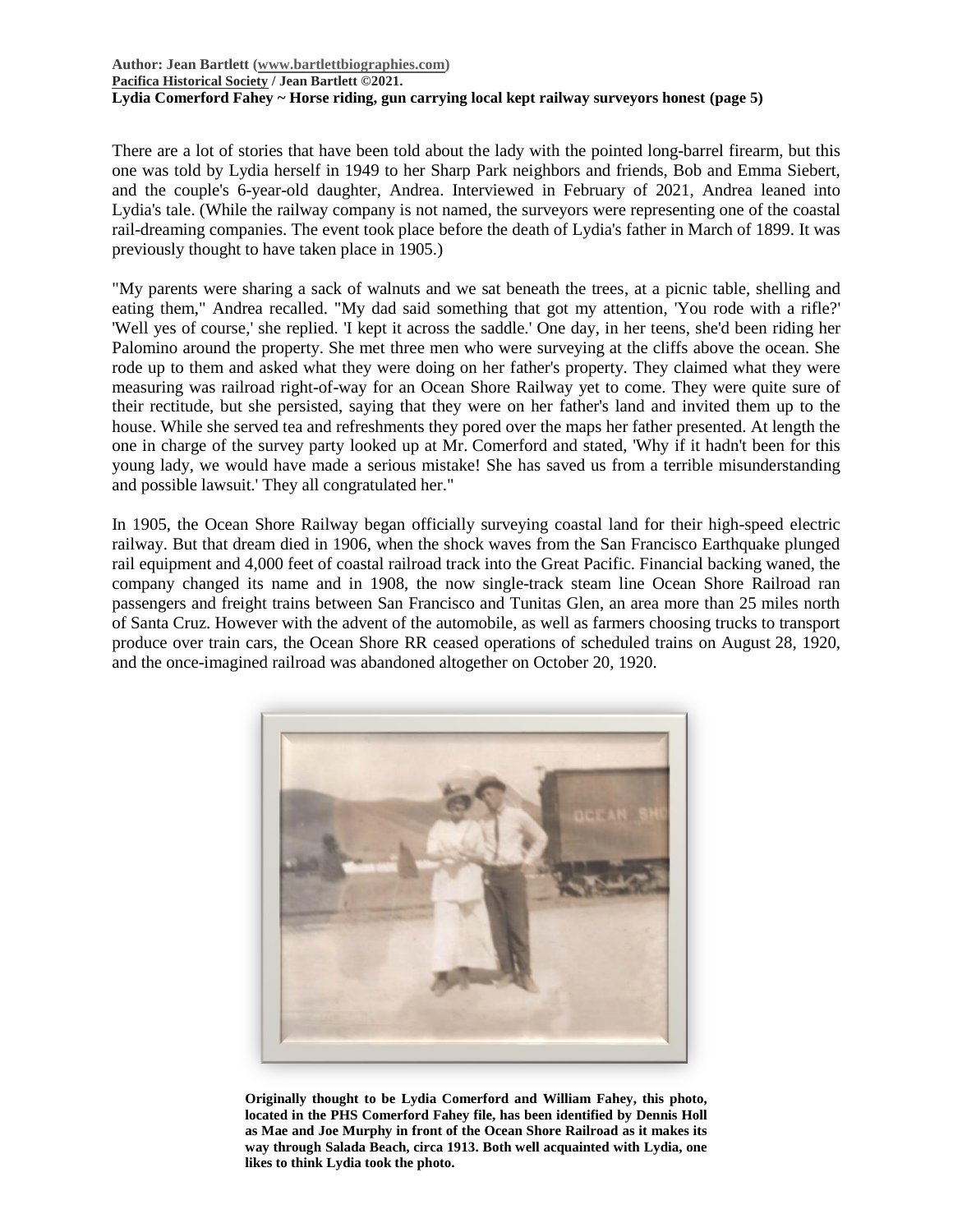On June 12, 1913, two Salada Beach residents, William Fahey and Lydia Comerford, took out a marriage license in San Francisco. The groom was 32 and the bride was 30. William was the son of Walter and Julia Fahey. His father was a well-known farmer in Salada Beach and the Fahey farmhouse still stands at 685 Canyon Drive. The wedding of William and Lydia brought some real happiness to the Comerford family who lost their brother and son, 1880-born Joseph Howard Comerford, on September 6, 1912. The *San Francisco Call* ran the following article on Joseph's death on September 8, 1912. Joseph was 32.

# **TRAMP IDENTIFIED AS COLLEGE GRADUATE**

### **Joseph Comerford**

**\_\_\_\_\_\_\_**

*SANTA CRUZ, Sept. 7.—the soldering outfit, for mending tins, found beside the body of a man killed by a train here last night on a branch of the San Francisco main line, epitomized in more ways than one the story of a life that had been "side tracked." It was learned today that the man was Joseph Comerford, a university graduate and a man of brilliant attainments. Through misfortune he became an itinerant peddler and mender of pots and pans. He was a member of a well-known family of San Mateo County.*

\* \* \*

William and Lydia made their home at the Comerford mansion and as the months moved forward to 1914, the couple beamed over Lydia's pregnancy. But come the last days of 1913, the Comerford family tragically lost another son. It was reported in the *Coast Side Comet* on January 9, 1914. Raymond "Ray" was 18.

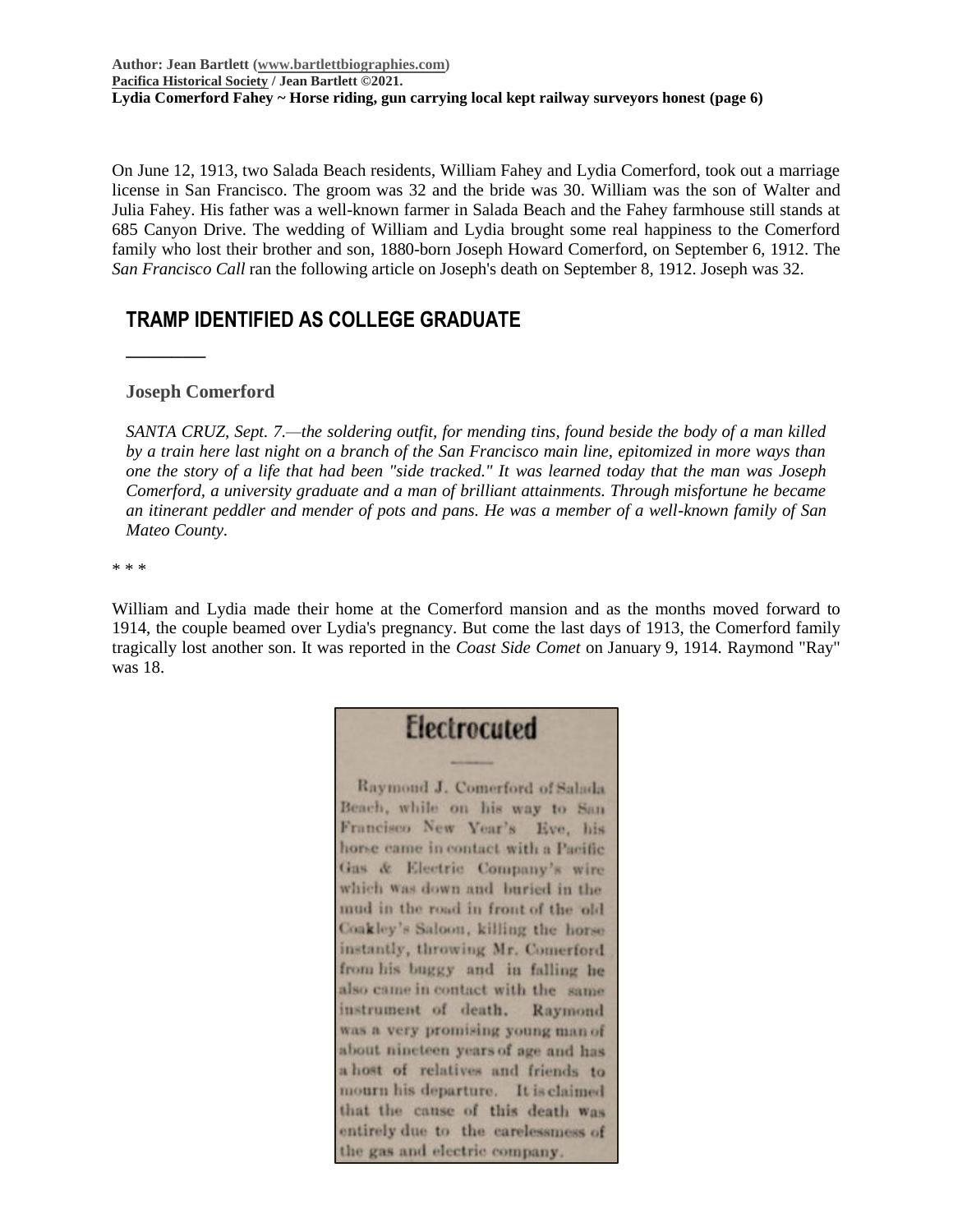**Author: Jean Bartlett [\(www.bartlettbiographies.com\)](http://www.bartlettbiographies.com/) [Pacifica Historical Society](http://pacificahistory.org/) / Jean Bartlett ©2021. Lydia Comerford Fahey ~ Horse riding, gun carrying local kept railway surveyors honest (page 7)**

In May of 1914, the Comerford family had good news at last – as reported in the *Coast Side Comet*. "Mr. and Mrs. Wm Fahey welcomed the arrival of a bouncing boy on May 5, 1914. Both mother and little son are progressing nicely." On that same page it was also reported that: "A long-distance phone was installed in the Brighton Beach Grocery Store."

May 22, 1914, the *Coast Side Comet* followed the birth notice of William and Lydia's son with: "Wm. Fahey and wife of Salada Beach were in Colma Tuesday, where their newly arrived son was christened Wm. Fahey Jr., by Rev. Father Cooper."

Lydia's joy however, was not to be long-lived. On September 18, 1914, when little William was not yet four months old, the *Coast Side Comet* ran this heart-wrenching story.

## **SUDDEN DEATH**

**\_\_\_\_\_\_\_**

*William Fahey, a well-known young farmer at Salada Beach, San Mateo County, passed out last Friday to the ravages of pneumonia. He attended a picnic at Tanforan Park on Labor Day, but complained that he was not well and went home. His death occurred four days later.* 

*He is survived by a widow, Lydia Comerford Fahey, and one son, William Fahey Jr. He also leaves his father, Walter Fahey and four brothers and sister – John, Walter, Martin and Thomas Fahey, and Mrs. Mary Welton.*

*Mr. Fahey was a native of Salada Beach, thirty-three years old.*

*The funeral was held Monday morning at the Church of the Holy Angels, Colma. Interment took place at Holy Cross Catholic Cemetery.*

Two weeks later, William's father Walter Fahey, a native of Ireland, died. He was 76. The *Comet* noted that: "Walter was held in high esteem by all who came in contact with him, both socially and in a business way. The *Comet* but voices the sentiment of the entire community in mourning his loss."

\* \* \*

A devoted mother, Lydia was active in her community. When women won the right to vote in California, October 10, 1911, Lydia registered as a Republican and never missed the opportunity to represent her voice in an election. She also served on the school board, 1925-1931. In May of 1928, she made the news when she contested the election results for school trustees at San Pedro. In a recount with the opposition candidate, C. M. Chambers, Lydia was declared to have won over Chambers by three votes. "Election officials had previously given Chambers a plurality."

She additionally oversaw all the duties of her property, which included being extremely informed regarding the trees, plant species, flowers and vegetables that found a home there. This type of knowledge, and the enthusiasm for the knowledge, was passed down from her grandfather to his children, and in turn from his children to their children. Perhaps some of Grandfather Michael's descendants had more of a knack for it than others – as so, Lydia was an expert.

Lydia also followed in her father's footsteps in that she kept the family home open to the religious community of women serving Holy Angels Catholic Church in Colma. These nuns were educators and during the summer they taught parochial school to the children of the Coastside ranchers at the Comerford home. In addition, as her father had done, Lydia offered the use of her home as a place of rest and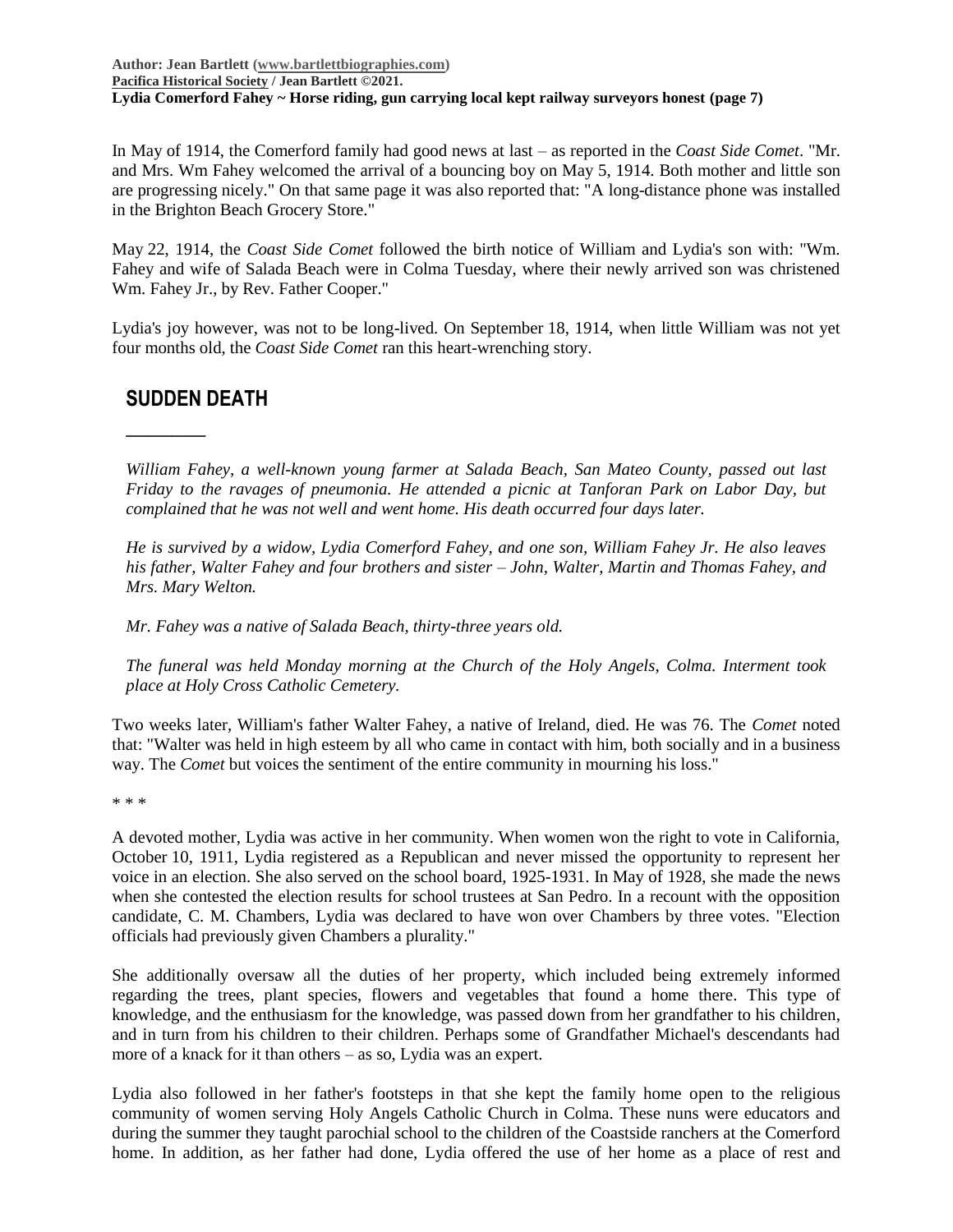### **Author: Jean Bartlett [\(www.bartlettbiographies.com\)](http://www.bartlettbiographies.com/) [Pacifica Historical Society](http://pacificahistory.org/) / Jean Bartlett ©2021. Lydia Comerford Fahey ~ Horse riding, gun carrying local kept railway surveyors honest (page 8)**

relaxation to these good sisters. Lydia's Catholic faith sustained her through many heartaches – the hardest yet to come.

On July 13, 1927, Lydia's son William died. His death made all the local papers. William was thirteen. The following story ran in the *San Mateo Times* on July 14, 1927.

**\_\_\_\_\_\_\_\_\_**

NO. 37 Bodies Recovered After Sev-Hours Grappling By Officials. THIRD CHILD SURVIVES Fifteen Year Old Rodney Slagle Dies Attempting Pal's Rescue.

*Rodney Allen Slagle, 15, son of Deputy Sheriff Edward Slagle of Salada Beach and William Fahey, 11, son of Mrs. Lydia Fahey, also of Salada Beach were drowned late yesterday afternoon when the older boy had plunged into a reservoir in a vain attempt to save his companion who had tumbled into the water.*

*The tragedy was witnessed by 14-year-old Romeo Lotte of San Francisco, who had accompanied the boys on a tramp to the reservoir. Romeo ran back to Salada Beach a distance of two miles and collapsed after having told the story.*

### **Hero Is Lost**

*The Slagle boy, Romeo said, went to his death in a valiant effort to save the younger lad who had rolled down the steep bank of the reservoir and into the deep pool.*

*The three started into the hills on a jaunt arranged for Romeo, who had just arrived in Salada Beach. In a secluded spot, more than two miles from the Skyline Boulevard, they came to the reservoir. They decided to go for a swim, and the Fahey boy was first in the water. Almost immediately he screamed for help and sank. Then Slagle leaped in to rescue him.*

### **Runs for Help**

*Romeo, from the bank, saw Slagle swim toward the drowning lad; saw him reach his side as he started to sink for the second time; saw the smaller boy clutch at his would-be rescuer, and grasped him in a death-grip.*

*After several hours of work, Constable S. A. Landini of Colma and his helpers drew the two bodies to the shore, where they were identified. They were taken to the Lasswell undertaking rooms in Daly City.*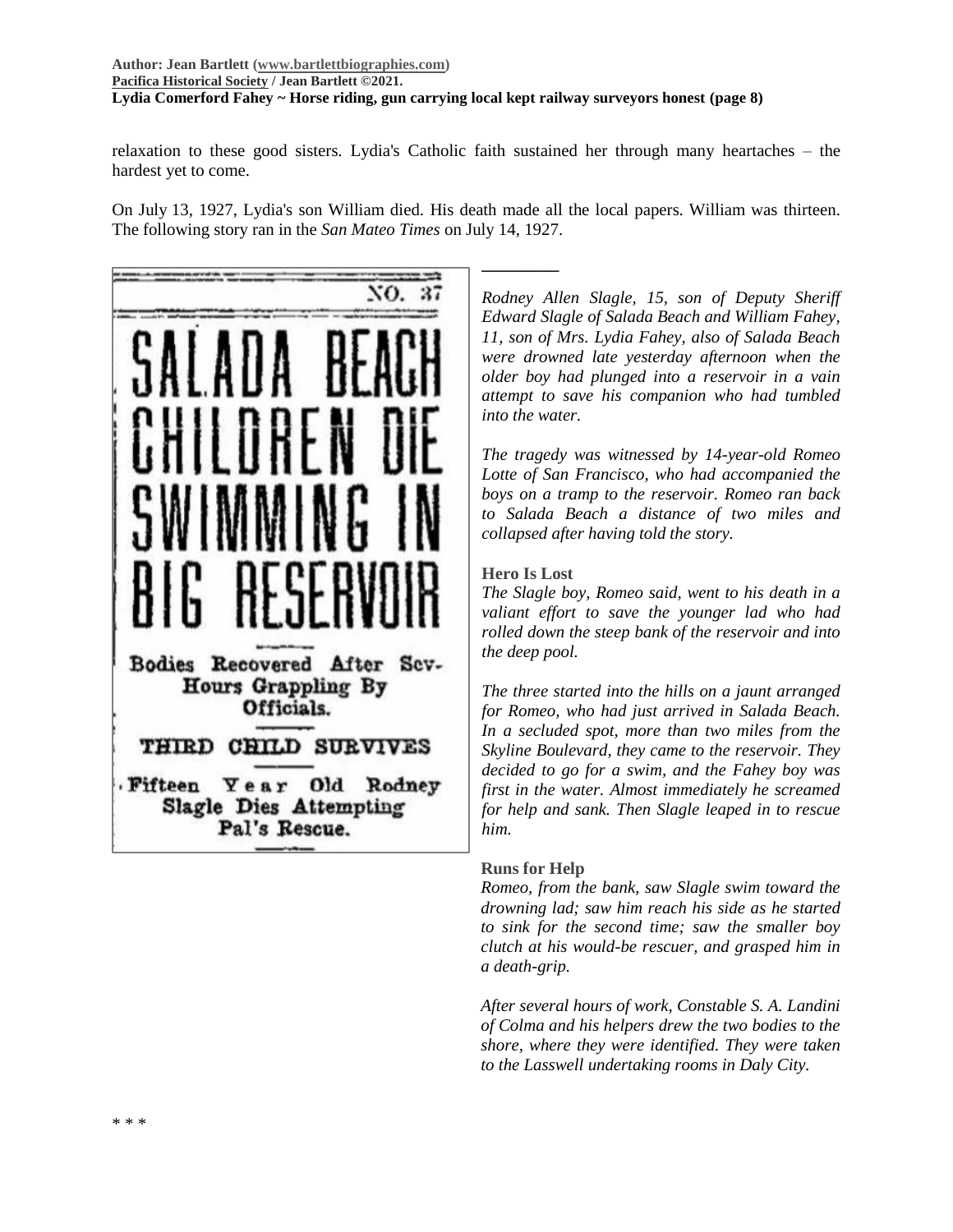**Author: Jean Bartlett [\(www.bartlettbiographies.com\)](http://www.bartlettbiographies.com/) [Pacifica Historical Society](http://pacificahistory.org/) / Jean Bartlett ©2021. Lydia Comerford Fahey ~ Horse riding, gun carrying local kept railway surveyors honest (page 9)**

Educator and native San Franciscan Bob Siebert never forgot the days of his youth when he boarded the Ocean Shore Railroad and came down to the coast. When he and his wife Emma, née de la Fuente, moved to the town of Sharp Park and bought a house on County Road, now Palmetto Avenue, it was November of 1941. Bob, ineligible for the draft due to partial deafness in one ear, worked as a master painter for Matson Navigation in San Francisco. Several years after the birth of the couple's first daughter, Andrea, in 1943, Bob decided to return to school to become a teacher. He and Emma added two more daughters to their family and Bob became one of early Pacifica's most beloved teachers. (Read about Bob Siebert [here.](https://46d14119-b42d-469c-887f-083db2a10fe7.filesusr.com/ugd/5ea9c3_0ae68978ee894d229ea1988bfeb2724d.pdf))

As pertains to Lydia's story, Bob and Emma, and their girls Andrea, Frederica and Ramona were Lydia's neighbors – and Andrea and Lydia had a wonderful friendship, which all these years later is still a delight for Andrea to recall. A retired teacher, Andrea is a gifted writer and artist, and some of these recollections she shared are excerpts "from a book long in progress that simmers on my mental back burner."

*"I was two years old when I met Lydia Fahey,"* Andrea writes. "*I know because my younger sister was not yet lying with a propped bottle in the crib my father had made. So it was during 1945 when I walked beside him to the open horse stalls on her land. He picked me up so I could see beyond the broad dusty smelling haunches of the big horse as she munched. Her color matched reddish brown saddles. She was a Bay.*

*"What was left of the Comerford land grant and ranch was surrounded by a line of tall Monterey cypress, their raggedy heads black-green against the blue sky or plunged into the grey-stained cotton bolls of summer fog. A grape stake fence covered with lichen ran along beside the trees my father said to keep them from running away.*

*"Under the expansive porch roof a swing hung from the roof beams. It was the delight of my tiny self for it hung low to the worn grey porch floor, so it was easy to climb aboard and push back and forth with my feet. I had not yet learned the art of pumping my legs and soaring like the older children at the playground did.*

It was hard, though not impossible, for Andrea to recognize Lydia in the earlier pictures shared in this story. When she knew Lydia, Lydia was older, though her constantly-worn rimless glasses could not hide a kindred spirit. Lydia was also known as "Lyde" by the Siebert family, as well by many others in the Comerford and Fahey clans.

"When I was tiny, she wore only dark navy blue coats, skirts, hats and gloves 'in town,'" Andrea said. "Her 'grandma' style shoes were black with laces and, as we were still recovering from wartime, she always wore lisle stockings. These gave way, eventually, to nylons in the 1950s and gradually blouses with tiny flowers or dots began to accompany her mid-calf length grey tweed skirts. But when she was gardening she wore overalls and old leather gloves with the fingers cut off at the tips. Dungarees and boots were needed only to pick blackberries!"

Andrea noted there were trees to the north of the Comerford home, along with picnic tables, where Andrea and her family enjoyed many visits with their neighbor. Sometimes Lydia's friends, Mr. and Mrs. Delessio, also joined them.

"Mrs. Delessio was 'famous' for her ability to make pesto. Then it was an arduous task accomplished with a knife. I can attest to it from many years of chopping parsley. Parsley was the main ingredient of this delicacy and we – my family, me, Mr. and Mrs. Delessio, and Mrs. Fahey – enjoyed it spread on soda crackers. On the coast parsley grew well, while basil was most difficult to raise, as it was very cold and the air damp and salty."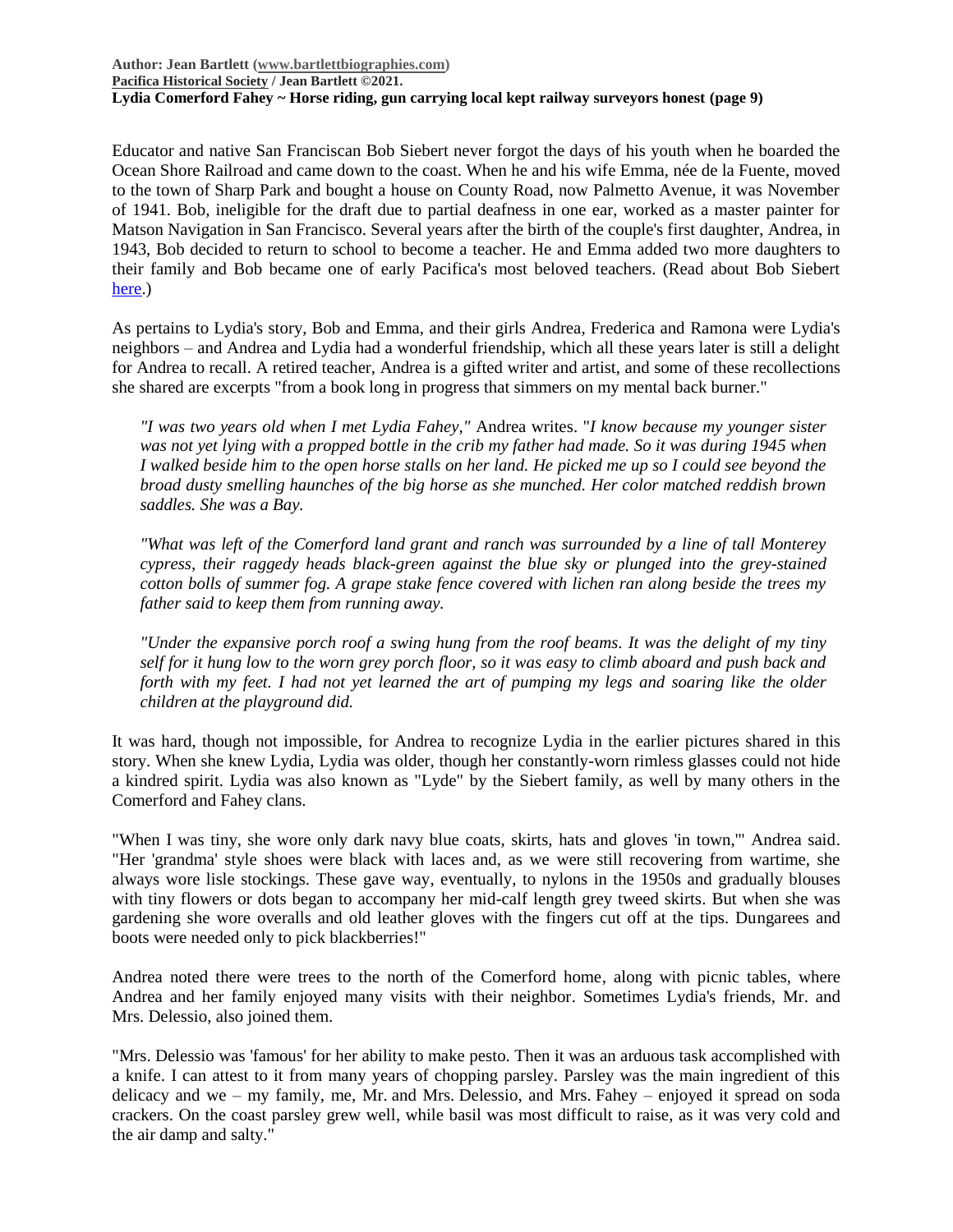### **Author: Jean Bartlett [\(www.bartlettbiographies.com\)](http://www.bartlettbiographies.com/) [Pacifica Historical Society](http://pacificahistory.org/) / Jean Bartlett ©2021. Lydia Comerford Fahey ~ Horse riding, gun carrying local kept railway surveyors honest (page 10)**

Andrea said on the western cliffside north of the house was a "crumpled sort of pine grove," where Italian immigrants had planted Portobello and cremini mushrooms.

"No one dared pick them without a knowledgeable farmer, or Mrs. Fahey there to make sure only the safe fungi were harvested," Andrea underscored. "The pines had been battered and shaped by the offshore winds into tunnels. Their many needles fell and rested in swaths until they made perfect little dens for growing mushrooms."

On the edge of Lydia's property, there was a "kind of cut in the cliff" that made it easy to access the beach. Andrea and her family often walked to the beach with Lydia and Lydia's dog, Petey, who was named after San Pedro Valley.



**Lydia enjoying the sand, Sharp Park, circa 1920s.**

Andrea loved that her family so often enjoyed the areas fresh vegetables and fruits, courtesy of Lydia leading the way.

"One of Lydia's favorite haunts was Phil's Gulch at berry picking time," Andrea said. "Below the old Hog Ranch route to Skyline, the gulch extended down to the sea. It is covered now by the freeway, the part that swings out over the ocean as you enter town. Before the natural contour of the earth was changed, it harbored blackberry vines that towered above my dad and taller men's heads. Lydia and my dad went berry picking there every August, checking for weeks in advance to see if they were ripe. When the best day came they went there armored with stout shoes, leather or other heavy jackets, and blue dungarees. They brought along clippers to remove the growth of the year that choked every path. No matter how I pled, I couldn't go until I was ten. My mother and sister and I stayed home and prepared the crusts for pies, and paraffin for jam jars and jelly glasses. At ten years old, my skin was deemed tough enough to go blackberry picking. I remember scrambling down to the steep sides of the gulch with the cleansed paint buckets my dad had supplied. The tight fitting lids were crucial for the rocky climb back to the top when the buckets were full. Mine was painted red outside and had my name painted on it too. The three of us fanned out into different tall cages of thorny brush, silently picking and picking, with only a now-andthen mouthful just for fun."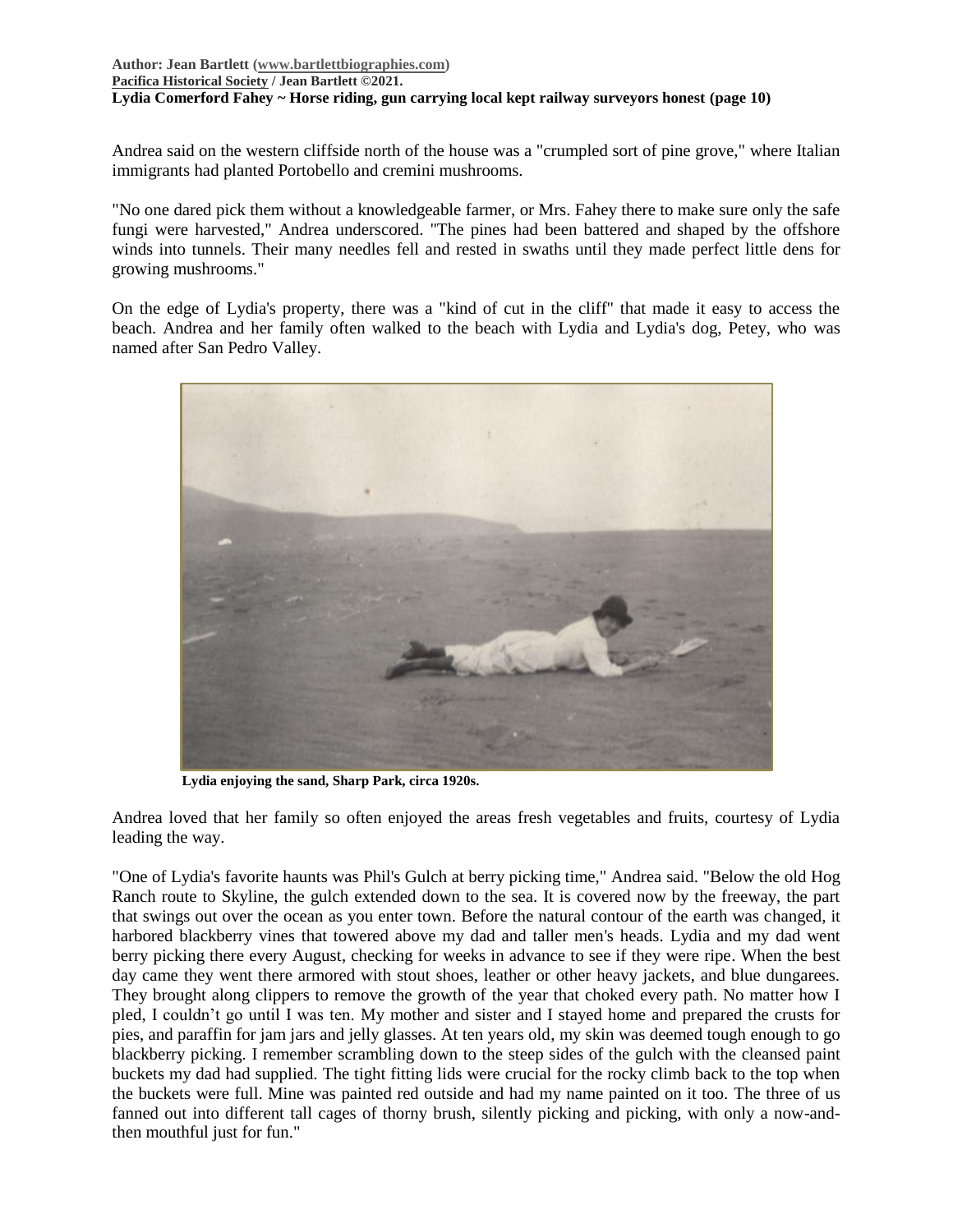*"When I got down to the creek that ran at the bottom of Phil's Gulch,"* Andrea pens in her simmering book, *"I was dusty and a little tired. I set my buckets of berries down carefully and tamped down their lids. I found a place dry enough to sit on a large willow bough that dipped itself into the stream. Pulling off my shoes and socks and rolling up the protective jacket sleeves, I began to splash my hot feet in the cool water and to riffle the top of the stream with my berry stained hands. Then I sat quite still and looked up to the grey sky. Hawks circled there. I let the aroma and quiet of the leafy bowers fold themselves around me. There were subtle sounds of probable mice or moles, and louder, sudden rustles of small birds hidden in the leaves. Then I heard another sound – a soft and gentle stirring in the creek. I leaned forward around the wall of willows and saw downstream, another little cove where there sat Lydia, her blue dungarees rolled up above her ankles, bathing her bare feet in the creek. Like two conspirators we smiled."*

There were also the artichoke harvesting days. They grew on the farmland where Ingrid B. Lacy Middle School now stands and were under the direction of tenant farmers. Andrea remembers walking beside her father as he cut the late heads from the artichoke plants. Lydia and Andrea's mother did the same. For Andrea it was also a time of sorrow. Songbirds and English sparrows lay dead beside each artichoke bush, the victims of insecticide. Andrea would fill her pinafore apron with as many corpses as her dad would allow her to take home and bury. (It wouldn't be until 1972 that the United States would ban the use of DDT.)

Andrea remembers meeting some of Lydia's family. One of her nephews, Mr. Fahey, came to visit often. He was in real estate. Lydia's sister Jeanette and her husband Herman "Dutch" Pierson also stopped by regularly. Jeanette and Dutch lived in Larkspur, and that was quite a travel event in those days to visit Sharp Park. (Dutch Pierson served on the Larkspur City Council for 25 years, 12 of those years as Mayor.) Her sister Irene C. Bracchi, who lived in San Francisco, and her family also enjoyed many visits with Lydia.

"My father and mother were sensitive to Lydia's life hardships. She had dearly loved her husband, my mother once explained, and was devastated by his death. Later her young son drowned up in the reservoir at the back of the rifle range—the erstwhile wartime detention center on the Fairway Park side below Sharp Park Road and the southern flank of Gypsy Hill. Will had been accustomed to swimming there with other young boys. My dad and I walked there with her once. I was perhaps five or six. Their adult confidential mutterings and remarks eluded me. I could see though that those tragedies left her deeply affected. She kept few pictures of her lost loves, but I believe there was one of her father in the front hall and a small one on a table, perhaps in her bedroom, of Will."

Lydia was a prolific walker. She could often be seen walking to Maude Pitsche's newspaper, the *Sharp Park Breakers*, which was located right across the street from the Siebert home at 1077 County Road. Lydia also walked to Landi's Market, which was further south along County Road, and Butch Bublak's Shop for Meat, in the small strip mall along the old highway between Carmel and Paloma. Andrea's dad always drove Lydia to the Catholic Church services offered in Rockaway Beach.

Up until 1914, Catholics on the coast headed to Holy Angels on San Pedro Road in Colma for Mass and the sacraments. But in 1914, the pastor of Holy Angels, Father Sorasio, was able to set up a mission in a home across the street from today's Fassler Boulevard, where he would hear confessions and celebrate Mass. This mission came into being due to the generous support of Mr. James Troglia, a resident of the Rockaway Beach community.

In October of 1951, a home on Brighton Road in Sharp Park was purchased to temporarily minister to the 300 families of the parish. Lydia and her Siebert family attended Mass there. In late June of 1953, Good Shepherd Catholic Church, where it still stands in Sharp Park, was completed. By then, Lydia was living in a small house on Lunetta Avenue between Brighton Road and Moana Way.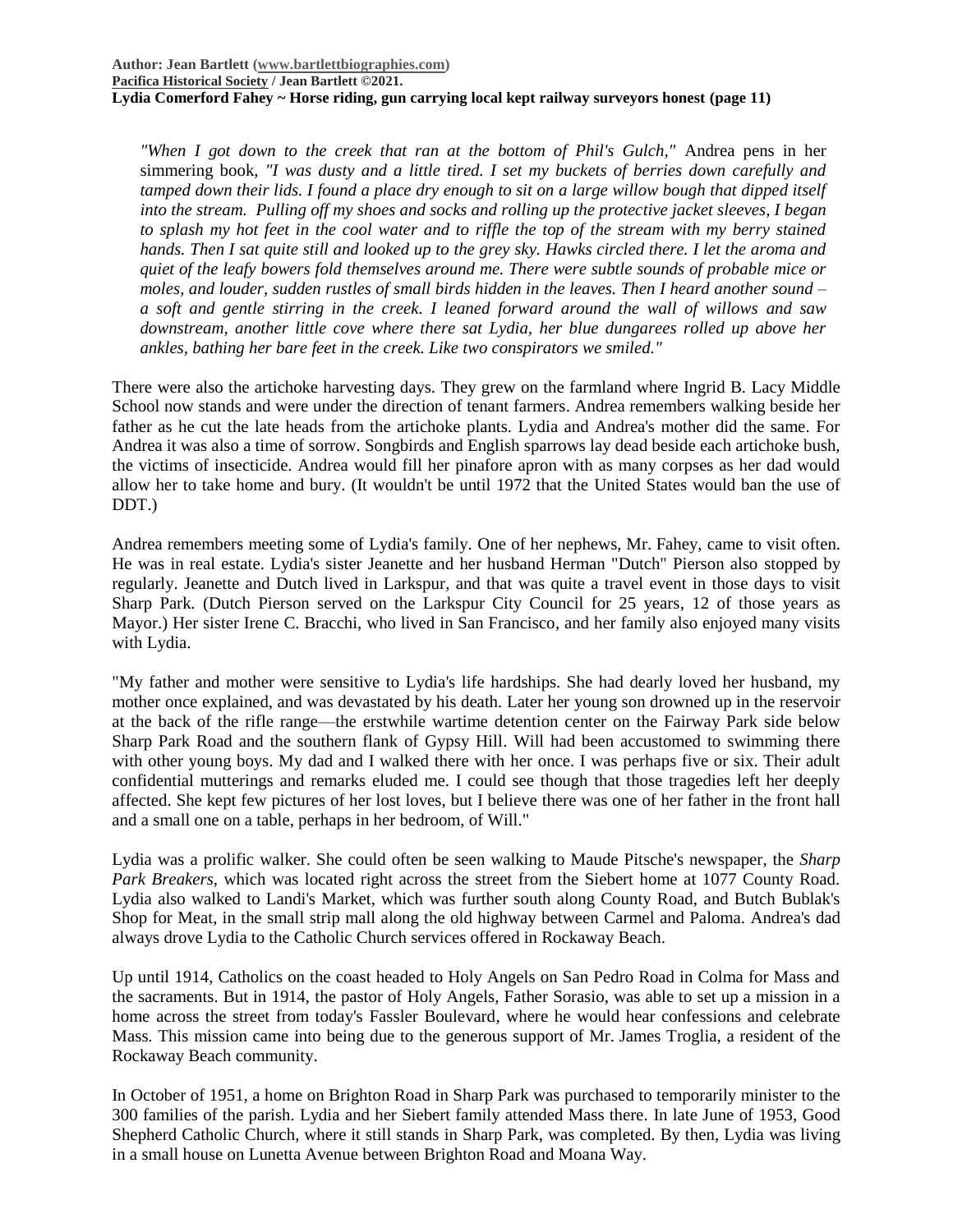### **Author: Jean Bartlett [\(www.bartlettbiographies.com\)](http://www.bartlettbiographies.com/) [Pacifica Historical Society](http://pacificahistory.org/) / Jean Bartlett ©2021. Lydia Comerford Fahey ~ Horse riding, gun carrying local kept railway surveyors honest (page 12)**



Lydia was in her late sixties when she sold her family home and land. It had become too much for her to manage. The man she sold the property to, promised her he would restore the mansion and save the trees, but there was a fortune to be had in development. And so after the papers were signed, he burned the house to the ground and chopped all the trees down – all that remains lives in the memory of those who once knew the grand old Comerford Fahey home.

As Andrea recalls her "Lyde," one can nearly see Mrs. Fahey through the painted words of Andrea's poetry and prose.

"We'd walk a block then scramble to the sand. She'd place her purse, her shoes, along with mine, my high white oxfords, in a neat straight line. And then the gesture I admired her for: no other grown-up lady that I knew did – would doff her good lisle stockings, in a manner both frank and discreet, and eagerly stride to the blue or grey edge where the waves gabbled over our feet."

Andrea remembered that Lyde's house smelled old, and her dog Petey had an old dog's growl, and "her house stood two tall stories high, the attic with its gables made a third. We'd pull the cord to ring, and hear the tinkling echo of the bell."

Andrea's father would fix Lyde's kitchen pump which poured ironflavored water from her well.

"Mrs. Fahey used her 200-foot freshwater well, which was close to the ocean, to irrigate all her fields," Andrea's father Bob said in a 1985 interview filmed by videographer Steve Brown. "It was used by the people who rented the land from her for crops and it was an unfailing source of fresh water. Though it was the hardest water I ever came across, you couldn't get any lather from it!"

"She wore a hair net when she was at home," Andrea smiled in remembrance. "The platform rocker was her favorite chair. Its wooden arms were tooled and round – had pea-green velvet cushions with brass nails. It made a swishing, creaking sound and in it she sipped tea, her pale eyes seeming pleased. I never speculated on her smile. Years later it occurred to me that we had made her pleased."

#### \* \* \*

In 1969, Lydia moved to Alameda. She was, by then, a member of the Third Order Lay Carmelites. Lay Carmelites wear the Brown Scapular—a Western Christian devotional garment—of Our Lady of Mt. Carmel as an external sign of dedication to Mary, and of trust in her protection. It is considered a vocation, a call to learn, and to live "a way of life that is dedicated to prayer, community and ministry." Lay Carmelites are men and women."